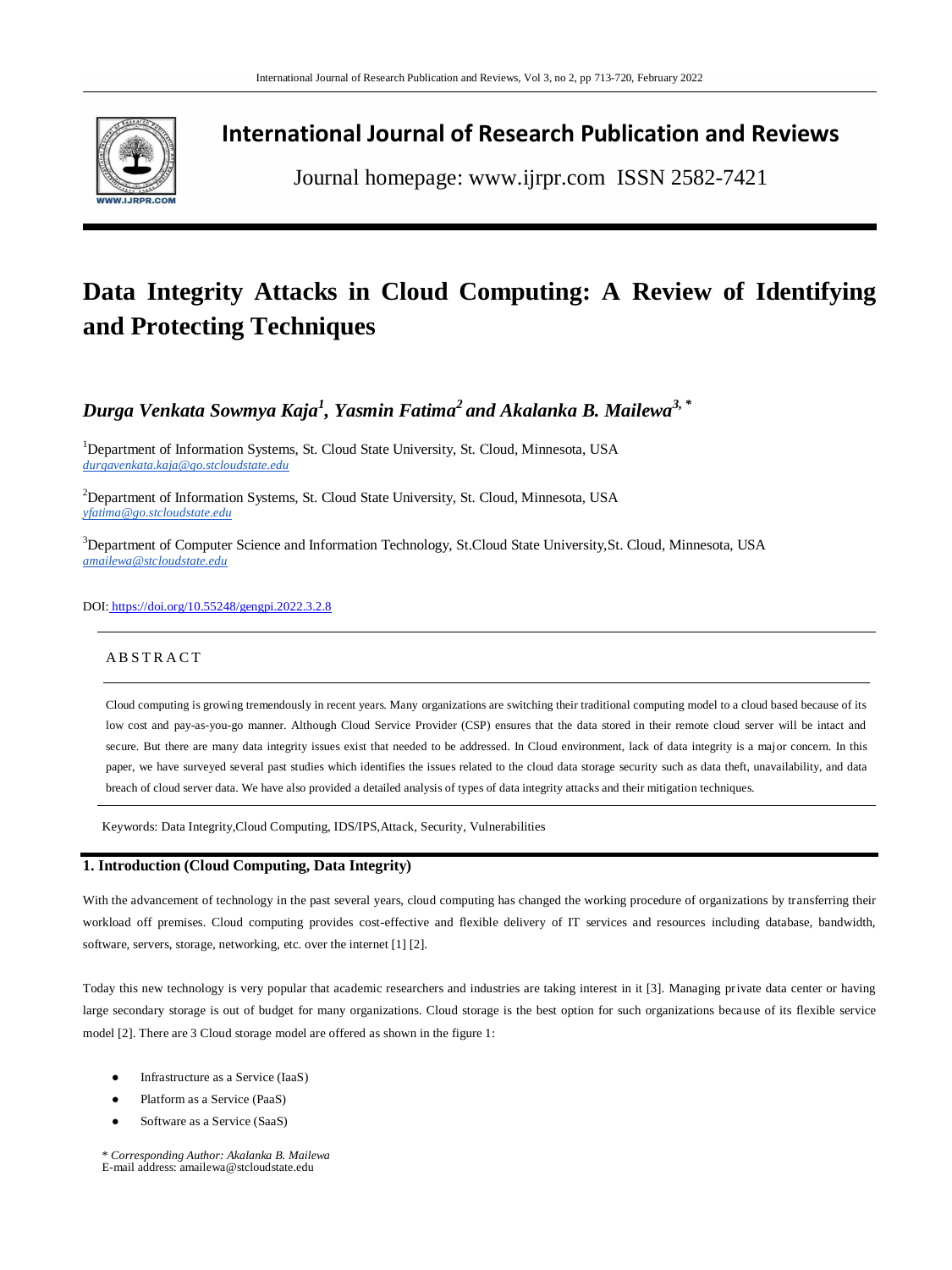

Figure 1. Cloud Service Models [4]

Despite the numerous Cloud computing benefits [5], it comes with several technical and security obstacles such as data integrity, confidentiality, and privacy. Once the user or organization store their data or information to the cloud storage, they lost the control of their confidential data [6]. The cloud service provider (CSP) must assure its customers that their data is kept safe from alteration and corruption by using different mechanisms [7]. The cloud service provider (CSP) is accountable and restricted by the Service Level Agreement (SLA) to guarantee the information security but it does not ensure the 100% data integrity.

There are multiple data integrity issues that can embarrass cloud service provider and becomes user's nightmare. For example, information can be manipulated intentionally or accidently with malicious activity, one can take advantage of any vulnerability exist in shared multi-tenant model and damage other user's data, data backup failure, data leakage etc. [2].



Figure 2. Importance of Data Integrity [2]

The International Data Corporation (IDC) survey showed that in cloud computing security is the biggest challenge [8]. There is a critical need to address data integrity verification and privacy preserving issues in cloud environment [9], [10], [5]. In this survey paper, we first discuss the previous research work that has been done on data integrity issues in cloud computing. Later, we will discuss in detail about the possible data integrity attack in cloud computing and mechanisms used to detect and prevent them.

## **2. Background and Related Work**

## **2.1. Related Work**

NareshVurukonda and B.Thirumala Rao [11] have done a research to identify the cloud security issues like data storage, access control and identity management. They have also suggested few solutions to the issues [12]. Ayesha Malik and Muhammad MohsinNazir [13] have defined a security architecture for cloud service providers to protect user's confidential and sensitive information. They have also described in their research different cloud service models and their characteristics, etc. [12]. Yunchuan Sun, Junsheng Zhang, YongpingXiong, and Guangyu Zhu [14] have studied different security solutions for data protection and storage security in cloud computing. They have done an important research analysis of existing mechanisms used for information security [12]. Mazhar Ali, Samee U. Khan, Athanasios V. Vasilakos [15] have reviewed several security problems of cloud computing. Their research included the recent cloud security solutions and mechanisms used for cloud security issues [12]. Sultan Aldossary and William Allen [16] have studied the issues of cloud data storage and its solutions. The research consists of issues of data integrity, confidentiality, availability, and virtualization. They have also listed several threats on cloud computing [12].

#### **2.2.Background**

US Government data breach in 2020, a serious data breach has been occurred to the US federal, state government which effected 1000's of organizations globally. This is considered as a major cyber-attack for the US government. The attackers attacked on VMware, Microsoft, and supply chain attack on SolarWinds's Orion Software. Which is a Microsoft windows application [17]. This is one of the most common software used in the government and industry. Another such a critical incidence is the Capital One attack in 2019 March 22 and 23 [18], a sever data breach have been occurred where more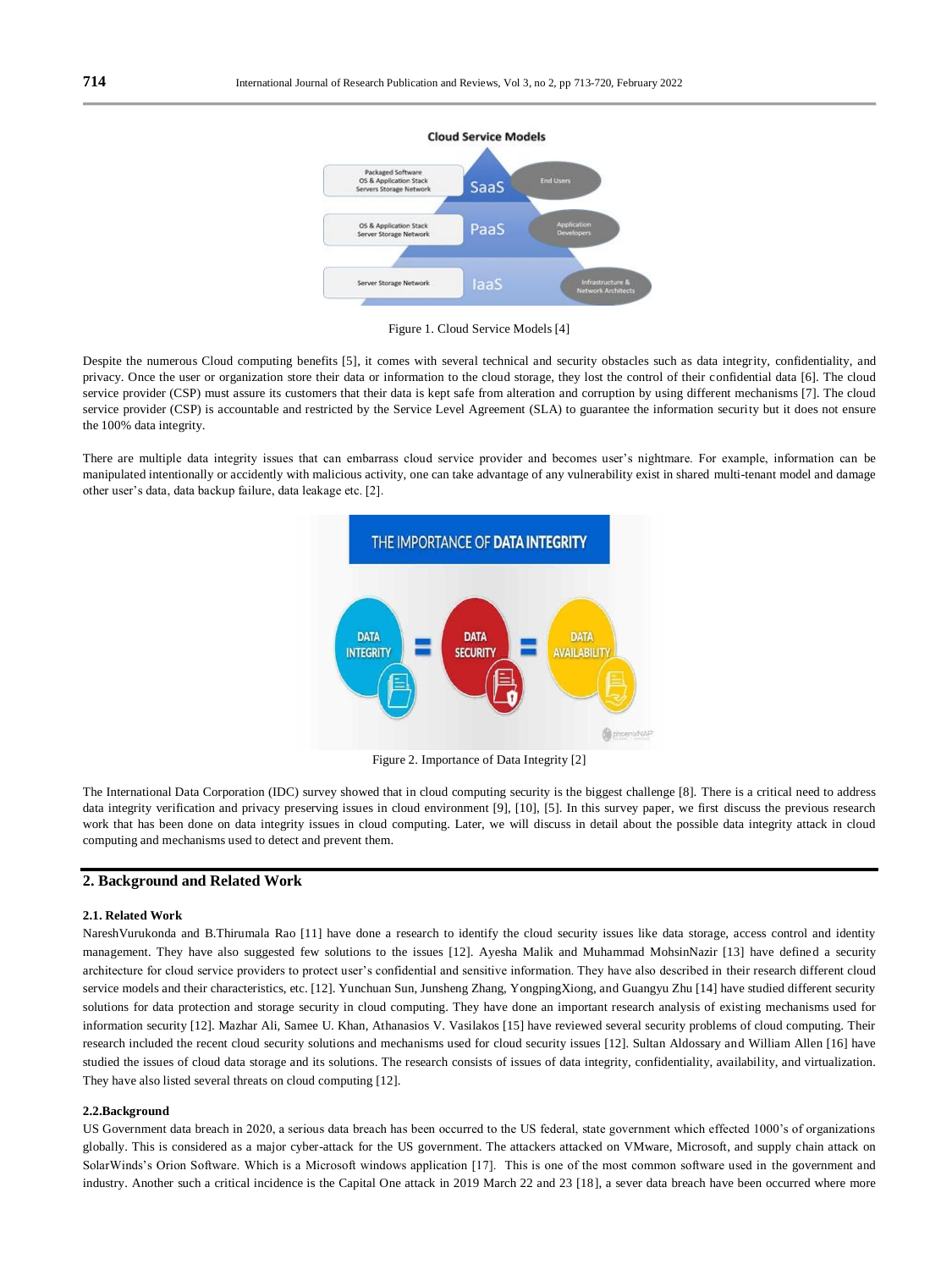than 100 million customers from 2005 till 2019, data got hacked and an immediate warning message have be send to all the users a head by informing that hacker had broken into the servers. Finally, they have detected the breach in June.

## **3. Cloud Data Storage Challenges & Issues**

The main disadvantage of cloud computing is that once the data is stored on the cloud storage, the user lost the control over it. Instead cloud service providers (CSPs) hold complete control over the information stored in the cloud data centers. The CSP can modify, destroy, or copy data without the knowledge of the user. Due to lack of control over stored sensitive data, this leads to biggest concerns of data integrity issues. Although cloud computing is lower in cost and require less resource management, but still, it has severe data security, privacy, and integrity threats. Due to multi-tenancy architecture, the resource which assigned to one user can be assigned to the other user sooner or later. A malicious user can exploit a vulnerability in resource pooling system and uses malicious code to recover previous user's confidential data. Improper sanitization of the disk may lead to risk the stored data in multi-tenant cloud.Accidental or intentional data backup disasters can result in unavailability of the data. Security mechanisms should be used prevent tampering of data and unauthorized access to the cloud environment [11].



Figure 3. Cloud Data Storage Issues [11]

Today, some organizations are offering competitive rates, quick and secure IT solutions to stay in the race. If companies keep their data on their own servers, it costs them a lot for maintenance, security, employment, and space, etc. After years of research, IT companies has found a solution, to keep the company's data at a lower cost, accessible and available to everyone over the network using cloud computing [19] [7]. Below we have discussed few advantages and challengesof cloud computing:

## **1. Cost Effective**

By using Pay-as you go Cloud model reduces the maintenance cost, personal training cost, security cost, operational cost, and software licensing cost.

#### **2. Time and Flexibility**

Using cloud storage, you can easily access data from anywhere any time through internet. This can make people work on the same project at the same time globally. No time is needed to spend in management and maintenance.

#### **3. Compatibility**

Cloud makes it feasible compatibility documents and between different operating systems.

#### **4. Back-up and Restore Data**

It is easy to restore and backup from the cloud once the information is stored in the cloud. Like the benefits mentioned above, cloud computing has also several disadvantages, discussed below:

#### **5. Internet Connectivity**

Even if the cloud service provider is offering the best quality cloud service to its customer, if the internet connection is down, one cannot access the data until it is back on. The longer the internet connection is lost, the more cost the customer must face.

#### **6. Data Integrity**

It is the biggest concern for customers, which their data is nor corrupted, altered or deleted intentionally or accidently.

#### **7. Data Confidentiality and Privacy**

It is important to keep the confidential and personal data of the customer safe. But once the data is stored in the external servers, its customer's main concern that who can access that data?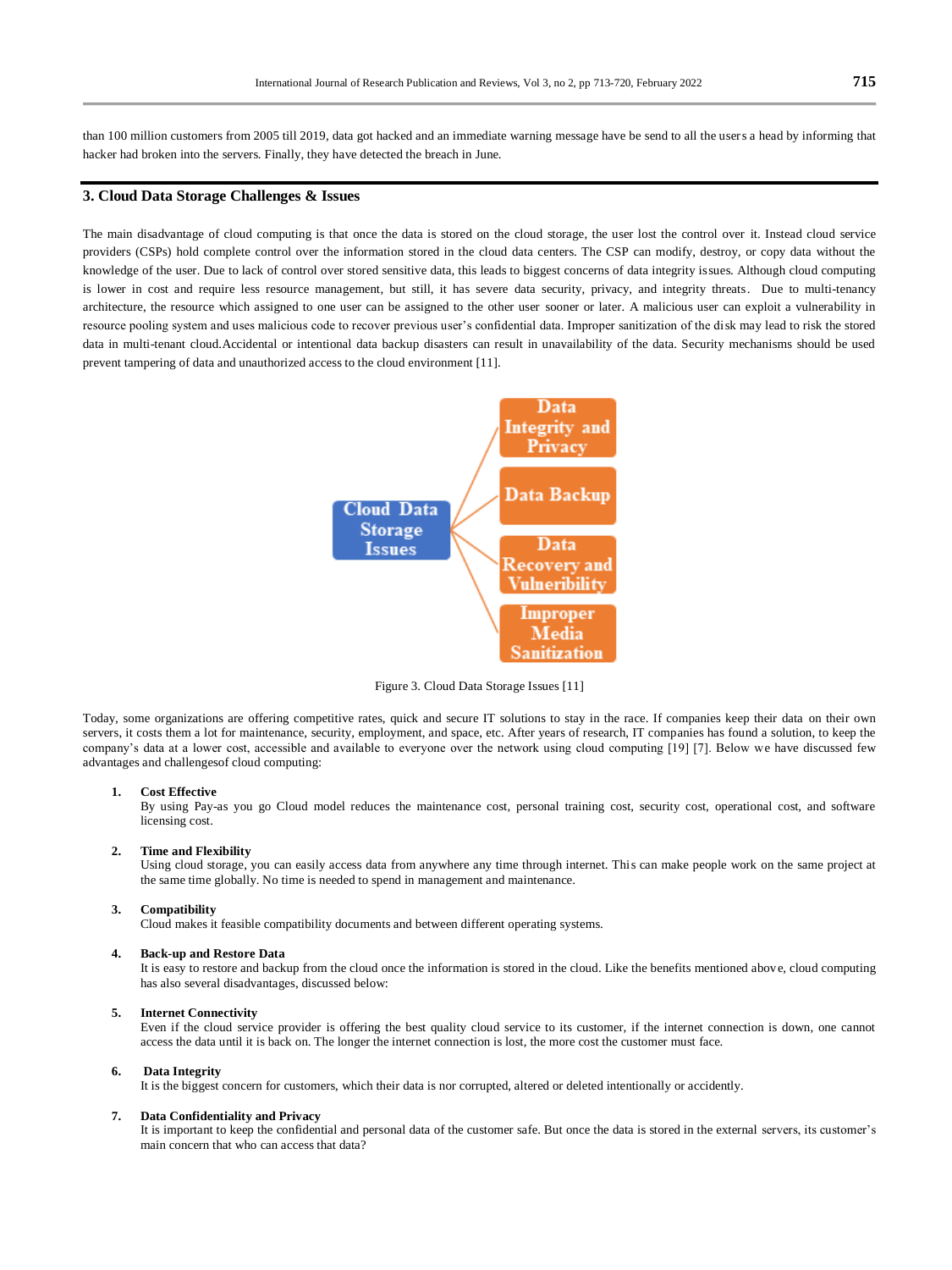#### **8. Data Location**

In cloud computing the cloud server's Physical location, where of the data is stored is unknown. These details are not transparent to the customer. The servers might be in different country [7].

## **4. Types of Data Integrity Attacks**

This section introduces some data integrity attacks related to the cloud computing.

#### **1. Unauthorized Access**

In this attack the user will not be able to Access their files or data and the data will be modified without any control. This can happen wither from inside or outside of the organization of the security in cloud [20]. This is the most serious attack once this is happened, then the data breach will happen by using the old equipment and reusing the drivers [2].

#### **2. Data Lock-in**

In the cloud there is no rule or conditions on how the data is stored which depends on the Cloud Storage Provider (CSP) [20]. Usually, the data will be scattered across the server and systems. The corporations are not supposed to move from one provider to another prover as this man leas to loss of the user's data and cause problems from the front side. The servers of the CSP also should be stable if not there is a chance of data loss [2].

## **3. Security Against Internal and External Attacks**

The risk of attack will be increased when the user leaves the system without logging it off. Some other person might open the system and do some malicious work which might expose to internal and external attacks [20]. The user's data will be insecure on the CSP end. In addition to this always encrypting data will protect the data confidentiality [2].

#### **4. SQL Injection Attack**

This is one of the most used and common web-based attack. This needs a web application that uses a database. When the SQL query is generated on the web application and this is sent to the database and the query is executed on the database then the relevant data is returned to the application. This is what generally happens. This attack happens when the malicious string or data is passed through the query, and does something on the system which is not ideally supposed to do so [21].



Figure 4. SQL injection attack process [22]

## **5. Man in the Middle Attack (MiMA)**

The insufficient encryptions can make users vulnerable to man in the middle attack which is an indirect one [6]. TLS a cryptographic protocol allows a client server application [23] in order to prevent eavesdropping from any sensitive information that is happening on HTTPS which makes use of TLS. If a person access to the unknown network and do his work in HTTPs, the attacker who is acting as a middleman, will then take advantage by grabbing all the sensitive data through HTTPS packets. Few variations of MiMA are as follows:

Wrapping Attack

The attacker tries to copy the credentials of the user by SOAP messages [24] where it is set as a mediator between the server and the browser.

**Flooding Attack** 

Here a continuous flow of requests is been passed through the servers where the employee will not be able to focus on the problem and sometimes this will lead to the system crash.

**Internet Attack** 

This deals with the data theft which is carried out through the SOAP messages encryption. When the internet LAN/WAN gets attack all the systems which are connected to that LAN/WAN will be attacked. Here the transparency will be affected.

SSL (Secure Socket Layer) Attack

This is the defense tool which is kept in between the server and the user where the attacker can easily rob the information and it is categorized into various forms.

#### **6. DDOS Attack**

This causes huge damage to the resources and access the data of the user. "When there is a flood of requests passed through the system and HTTP is facing a serious threat to the resource centers" [25]. This is the most serious attack on today's Internet cloud environment. This attack cannot be solved completely as there are no sufficient resources in the client server [26]. But there are some mitigation techniques where the risk can be reduced.

## **7. Authentication Attacks**

Few authentication attacks:

**Replay Attack**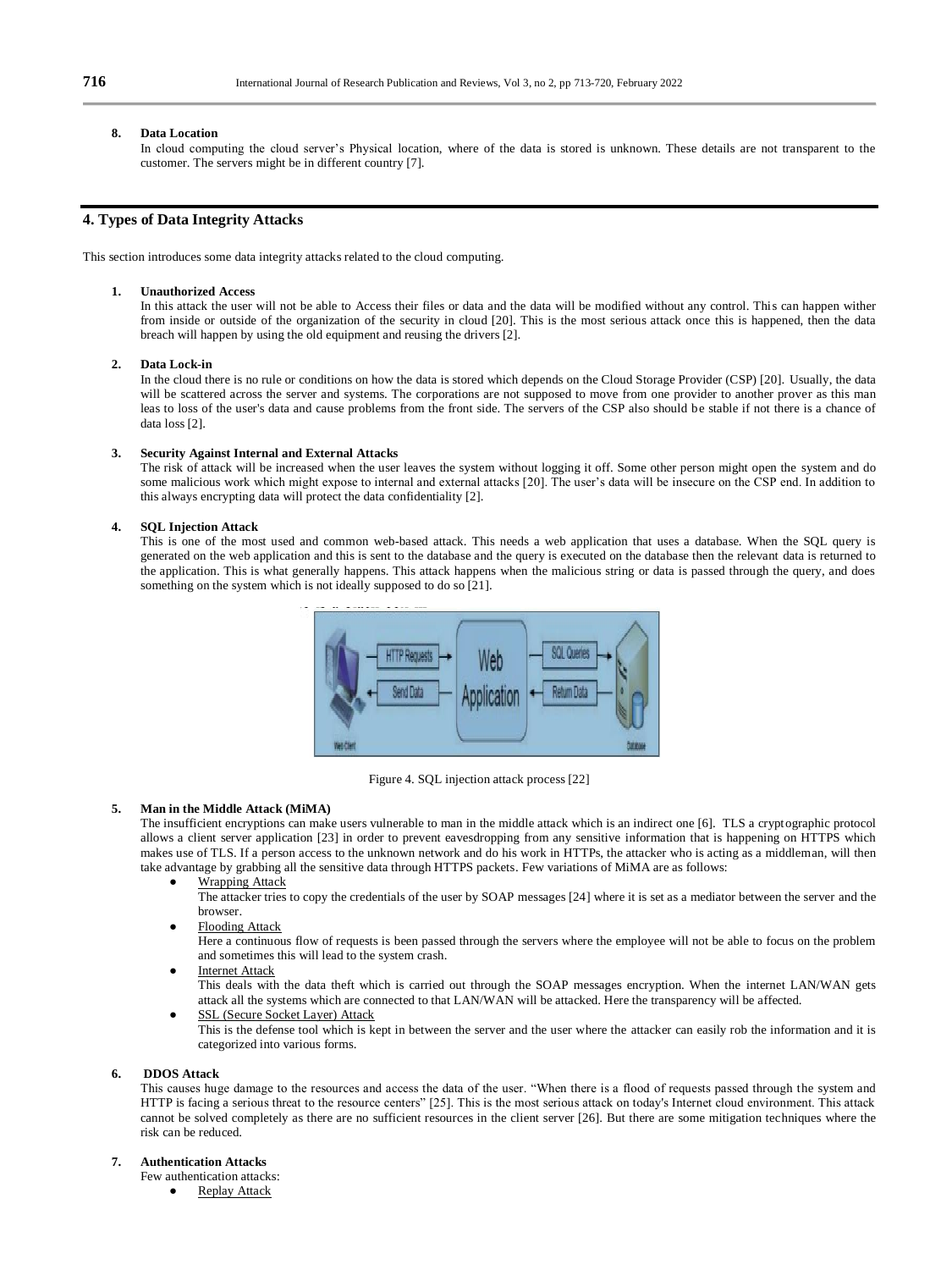This attack happens when an unknown person had a look on the data traffics, he then sends the communication data to its place, as an original sender. To prevent this attack, we need to implement the timestamps and sequence numbers [27].

- **Brute Force Attack or Dictionary Attack** This is the basic attack where the attacker will try all the combinations of the password to access the data of the users. The more length of the password the more time it will take for the user to hack/attack to guess the correct one [28].
- Phishing Attack This is about on how the attacker tries all the possible ways of attacking the victim by finding all the combinations of the code and passwords. The more complex the code is, the more time will be taken for the attacker to find it out [29].

#### **8. Tag forgery Attack**

This attack takes place if the untrusted seller who cheats on their customers by showing a wrong barcode. If the customer sca ns this one on their devices, there he gets to access all the sensitive data which leads to the possible risks to cheating and privacy leakage [30].

## **9. Timeliness Attack**

When a project is given in a company, it does have deadline/time limit. If the team is very active and completes the work before the deadline will they be able to submit to the manager? If this attack occurs, the system will not be able to submit the project to their manager before the deal line. This will lead to some problems [30].

#### **10. Roll back Attack**

This attack always takes place when the during the update process. If the system is updated with some new software's, still the provider provides the oldest software. This will lead to the data loss and crashes. Sometimes this will also lead to the loss of company's reputation. Roll back also occurs without proper deleting of the user's old data and updating the system with the new version [30].

#### **11. Byzantine Attack**

In this attack takes place in the various parts of the cloud computing by stopping or crashing the systems. This will happen when the request is not passed through the system correctly [30].

## **12. Domain Name System (DNS) Attack**

DNS will resolve the domain names to IP addresses which works as a phone number. It is a query response protocol. This attack happens when your system gets attacked with some malicious software, here is the explanation of that. When you type www.google.com in your search bar, this link is translated into an IP address and sends query to a server. So, what every you give in the address bar, you will not be able to see the desired one instead some other website will be opened. Whenever the unknow webpage opens, the attacker will be easily able to access the personal information used in the servers [31].

#### **13. Sniffer Attacks**

When a person clicks some SOAP messages or links on the browser, then this attack will be happening. Once the clicked link is activated: program will capture the flow of packets in the network and gets access to the personal data of the users like passwords, bank account details etc. which is not encrypted [32] [21].

## **5. Mechanisms Used for Detecting & Preventing Data Integrity Attacks on Cloud Environment**

As discussed above, there are numerous threats and vulnerabilities exists, which can exploit the data integrity of data stored in the Cloud storage. An attacker can be anyone from owner to the malicious user or untrusted third party to the CSP. There are several mechanism and schemes have been proposed for protecting the data possession and the data integrity in the Cloud computing environment. Below are few mechanisms and schemes we have surveyed from past researches [30].

## **1. Mitigation of Tag Forgery and Data Leakage Attack**

If the CSP attempts to cheat the user by using fraudulent data tags, the user might now know and get victimized. To prevent this attack, there is a scheme proposed by Yun Zhu et.al [33] known as Cooperative Provable Data Possession (CPCP) which is used in combination of two other techniques (Homomorphic Verifiable Response and Hash Index Hierarchy), which provides transparent verification of data and strong security. Before the customer forwards the information to the CSP, the customer creates a challenge tag and then forward it to Cloud Service Provider later. They Challenge the Cloud Service Provider by validating the integrity of data with the help of Trusted Third Party (TTP) [30].

#### **2. Mitigation of Replay and Timeliness Attack**

To prevent the data integrity from replay and timeliness attack, Jun Feng el .al [34] has proposed a Non-Repudiation (NR) protocol. By using this protocol user can abort an execution when the other party does not respond. The evidences from data Originator and the data Recipient are encrypted using the receiver public key by the sender. Then a sequence number and a random number is also added to the sender's signature, which is increased in each process to avoid the replay attack. Additionally, timestamp [34] is also added to this protocol, to prevent from timeliness attack, where the process ends after the time limit [30].

#### **3. Mitigation of Roll-Back Attack**

In this proposed scheme, the roll back attack in the cloud environment is protected by implementing Merkle Hash Tree Method [35] [36]. In this method the data block tag and its counter value are get updated, whenever a new data is updated. If an attacker wants to modify the data, the counter value will also change. Data integrity can be verified using this method [34].

#### **4. Mitigation of Byzantine Failure and Malicious Data Attack**

A cryptosystem HAIL(High Availability and Integrity Layer) Protocol is proposed by Browers el.al [37]. This protocol ensures that user data is stored intact and retrievable securely from servers. To provide redundancies and make sure that the data is available if the server is misbehaving, Erasure correcting code is used for file distribution. This prevents the Byzantine attacks and malicious data attack [30].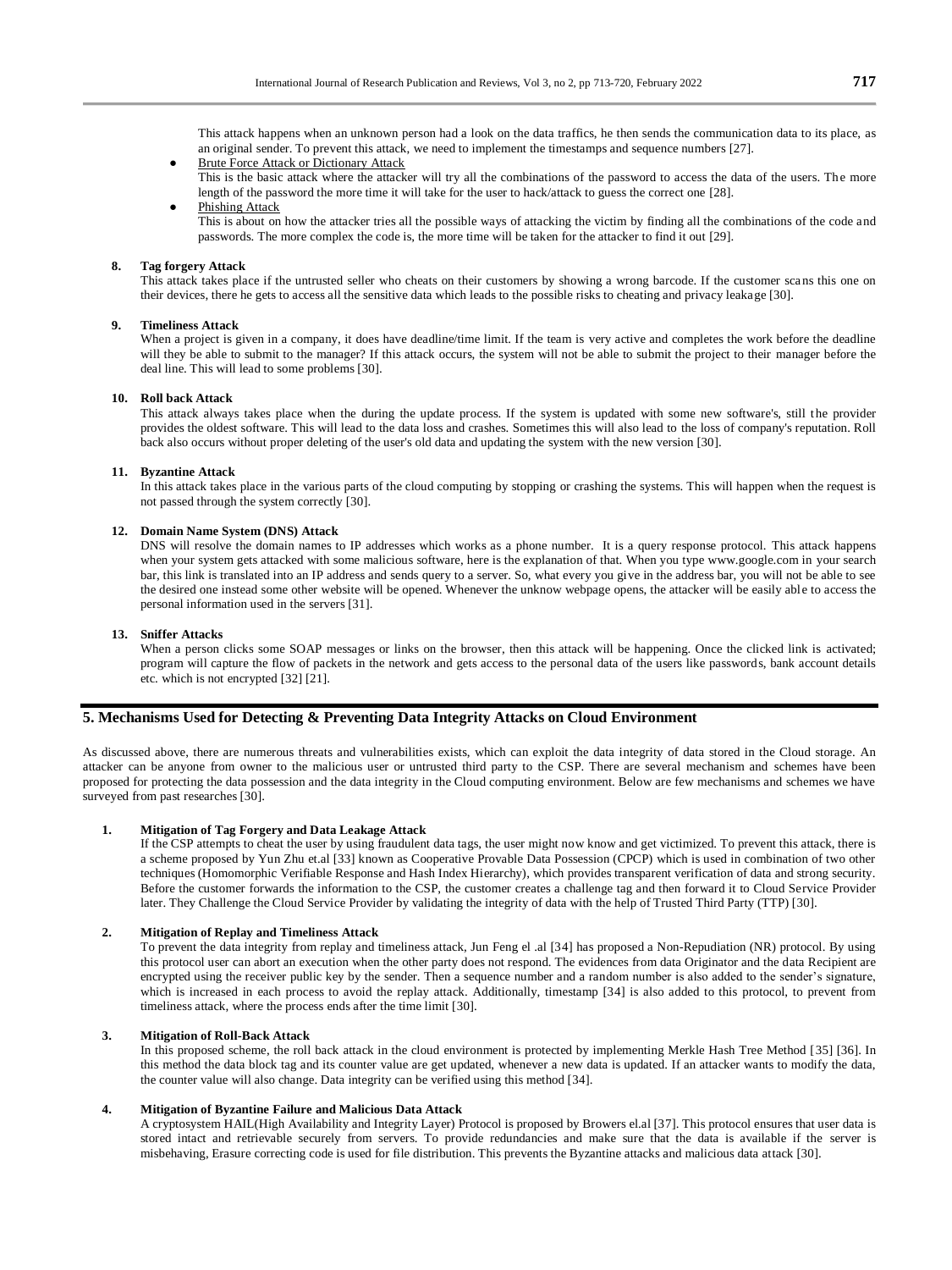## **5. Protecting Data Integrity Using Encryption**

Data encryption is considered a better solution to protect the data in the cloud environment. Data should be encrypted before storing it to the cloud server, this will make the data unusable. Hash value of the data should also be calculated before storing it to the cloud server. This will ensure that data has not been modified [38].

#### **6. Provable Data Possession (PDP) Technique**

PDP technique uses the challenge response protocol to verify the integrity of the data stored on the cloud server. In this technique, symmetric encryption, MAC, or any other encryption is used. The file is filled with meta data before storing or sending it to the cloud server. Once the file is sent to the Cloud Service Provider, the user still saves the metadata of the file to verify its integrity. The user then deletes the local copy of file. The user then verifies the proof of server's possession of the file using challenge response protocol [7]. It has two stages: Set-up Stage and Challenge Stage.



#### Figure 7. PDP – Setup Stage and Challenge Stage Process [32]

## **7. Proofs of Retrievability (POR) Technique**

Proof of Retrievability (POR) technique is used to validate the data remotely, which is stored on the Cloud Service Provider, using the authentication key. In this method data is not needed to be retrieved from the CSP and user also does not store the original copy of the file locally. User stores his file to the CSP along with the authentication key. User can then verifies the integrity of the data using that authentication key, without retrieving back the file from the CSP [7] [[39][40].



Figure 8. POR – Data Verification Process [40]

## **6. Results**

This sections shows the summary of most common data integrityattacks in cloud computing with some preventions techniques suggested by some other authors in various deferent research articles and conference preceding as solutions to those attacks as this article described in previous sections.

| S.No | <b>Problem Type</b>    | <b>Available Solutions</b>                                                                                                                        |
|------|------------------------|---------------------------------------------------------------------------------------------------------------------------------------------------|
|      | Data Leakage           | UserRank method                                                                                                                                   |
|      | Denial of Service(DoS) | Encryption, SSL, identity-based encryption, Homomorphic encryption<br>,Multilevel algorithm, Signature based detection, deep<br>packet inspection |
|      | XML Attack             | Filter based Approach                                                                                                                             |
|      | Spoofing               | <b>Strong Authentication</b>                                                                                                                      |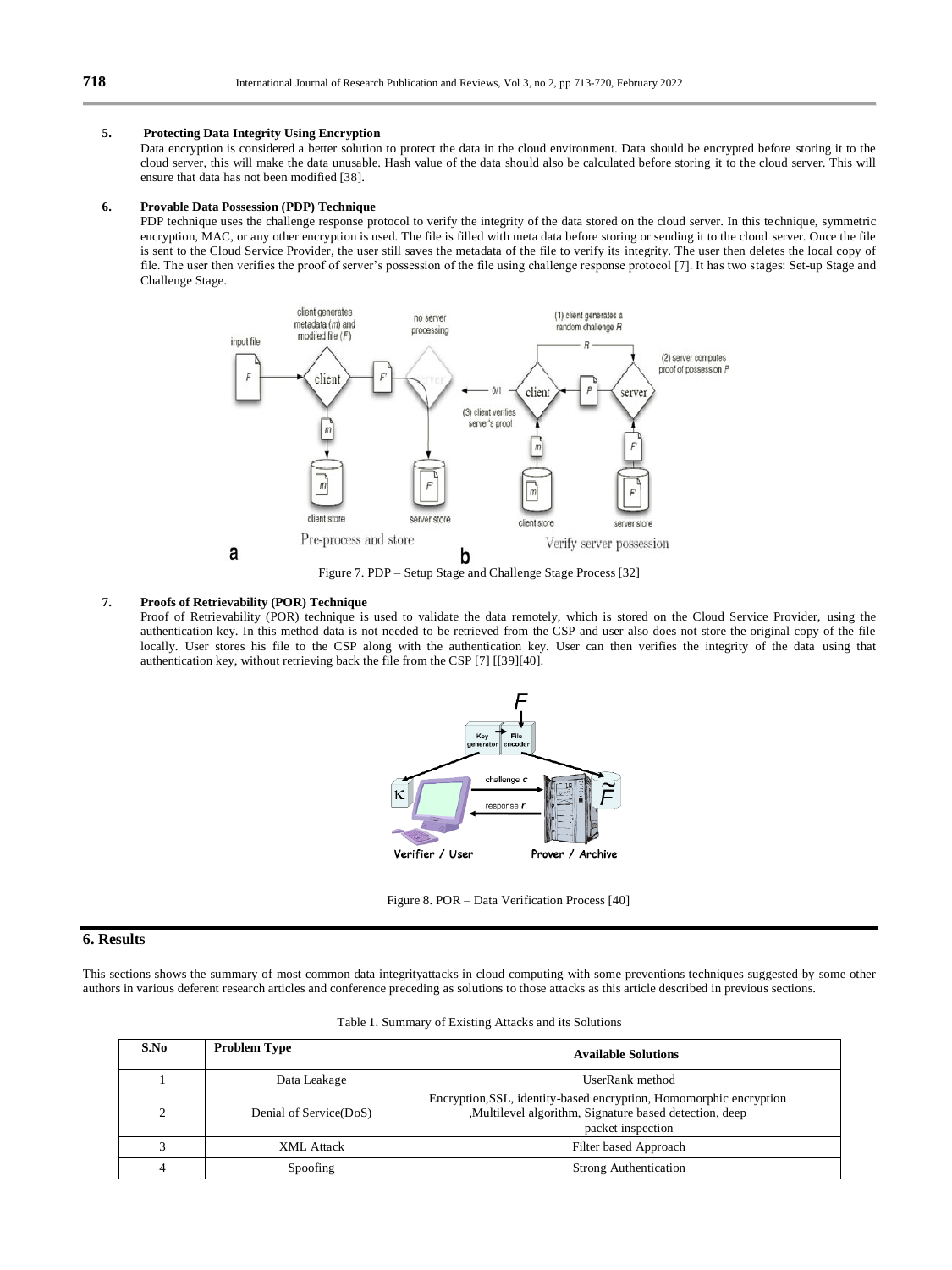| 5  | Hypervisor-Layer Attack          | hardware token                                                                                                                                                                                            |
|----|----------------------------------|-----------------------------------------------------------------------------------------------------------------------------------------------------------------------------------------------------------|
| 6  | Repudiation                      | Audit logging, Digital Signature                                                                                                                                                                          |
| 7  | Data Isolation Failure           | Multi-tenant data isolation.<br>Sharing Middleware Scheme                                                                                                                                                 |
| 8  | Data Tampering                   | Hashing/ Digital Signature                                                                                                                                                                                |
| 9  | <b>DE Duplication Attack</b>     | Multilevel Authentication                                                                                                                                                                                 |
| 10 | Intrusion Detection              | Anomaly Detection System<br>Statistical Anomaly Detection Systems Data Mining Based Anomaly<br>Detection Systems, Machine Learning Based Anomaly<br>Detection Systems, Adaptive Anomaly Detection Systems |
| 11 | <b>CAPTCHA</b> Breaking          | Text Based Captcha, Audio Captcha, Puzzle Based Captcha, Image<br><b>Based Captcha</b>                                                                                                                    |
| 12 | <b>Flooding Attack</b>           | Digital signatures, Authentication Technology                                                                                                                                                             |
| 13 | <b>SQL Injection Attacks</b>     | parameterized statements                                                                                                                                                                                  |
| 14 | Cross Site Scripting Attacks     | <b>XSS Prevention Rules</b>                                                                                                                                                                               |
| 15 | Man in the Middle Attack         | Strict SSL                                                                                                                                                                                                |
| 16 | <b>Sniffer Attacks</b>           | SSH, IPsec                                                                                                                                                                                                |
| 17 | Hopping attacks Cookie Poisoning | Encryption keys                                                                                                                                                                                           |
| 18 | Cross ym side channel attack     | XML signatures, Elgamal Encryption                                                                                                                                                                        |

## **7. Conclusion**

In this article we have discussed about few attacks which can be detected by the cloud service provider. A brief note on cloud computing and data integrity including the concepts of introduction to cloud computing and data integrity. This has been discussed with respect to the related work done by the other authors. Many IT companies started adopting to the cloud computing technologies like AWS, Microsoft Azure. Cloud computing is a storage in cloud where every user and employee data is stored. A cloud secure Provider is responsible to ensure the security of the companies' data, where they can store data in various formats and ways. Cloud store is cheaper and faster than data centers. Data Confidentiality and data integrity is the major concern of cloud computing. few mechanisms were discussed for the mitigating the risks to prevent data loss. As a conclusion, the cloud computing need to be designed very sensitively and should think in all aspects of security to make data secure. Data integrity is the wide-open issue in cloud computing and a good opportunity for the research work.

## **REFERENCES**

- [1] S. Nepal, S. Chen, J. Yao, and D. Thilakanathan, "DIaaS: Data Integrity as a Service in the Cloud," in 2011 IEEE 4th International Conference on Cloud Computing, Jul. 2011, pp. 308–315, doi: 10.1109/CLOUD.2011.35.
- [2] Dissanayaka, Akalanka Mailewa, Susan Mengel, Lisa Gittner, and Hafiz Khan. "Vulnerability prioritization, root cause analysis, and mitigation of secure data analytic framework implemented with mongodb on singularity linux containers." In Proceedings of the 2020 the 4th International Conference on Compute and Data Analysis, pp. 58-66. 2020.
- [3] Mailewa, Akalanka, and Jayantha Herath. "Operating systems learning environment with VMware." In The Midwest Instruction and Computing Symposium. Retrieved from http://www. micsymposium. org/mics2014/ProceedingsMICS\_2014/mics2014\_submission\_14. pdf. 2014.
- [4] "Types of Cloud Services. Cloud computing has three most common… | by IDM | Medium." https://medium.com/@IDMdatasecurity/types-of-cloudservices-b54e5b574f6 (accessed Feb. 05, 2021).
- [5] M. F. Al-Jaberi and A. Zainal, "Data integrity and privacy model in cloud computing," in 2014 International Symposium on Biometrics and Security Technologies (ISBAST), Aug. 2014, pp. 280–284, doi: 10.1109/ISBAST.2014.7013135.
- [6] Y. Chen, L. Li, and Z. Chen, "An Approach to Verifying Data Integrity for Cloud Storage," in 2017 13th International Conference on Computational Intelligence and Security (CIS), Dec. 2017, pp. 582–585, doi: 10.1109/CIS.2017.00135.
- [7] K. N. Sevis and E. Seker, "Survey on Data Integrity in Cloud," in 2016 IEEE 3rd International Conference on
- Cyber Security and Cloud Computing (CSCloud), Jun. 2016, pp. 167–171, doi: 10.1109/CSCloud.2016.35.
- [8] C. Modi, D. Patel, B. Borisaniya, H. Patel, A. Patel, and M. Rajarajan, "A survey of intrusion detection techniques in Cloud," J. Netw. Comput. Appl., vol. 36, no. 1, pp. 42–57, Jan. 2013, doi: 10.1016/j.jnca.2012.05.003.
- [9] Dissanayaka, Akalanka Mailewa, Susan Mengel, Lisa Gittner, and Hafiz Khan. "Dynamic & portable vulnerability assessment testbed with Linux containers to ensure the security of MongoDB in Singularity LXCs." In Companion Conference of the Supercomputing-2018 (SC18). 2018.
- [10]Akintaro, Mojolaoluwa, Teddy Pare, and Akalanka Mailewa Dissanayaka. "Darknet and black market activities against the cybersecurity: a survey." In The Midwest Instruction and Computing Symposium.(MICS), North Dakota State University, Fargo, ND. 2019.
- [11]N. vurukonda and B. T. Rao, "A Study on Data Storage Security Issues in Cloud Computing," Procedia Comput. Sci., vol. 92, pp. 128–135, Jan. 2016, doi: 10.1016/j.procs.2016.07.335.
- [12]S. Rajeswari and R. Kalaiselvi, "Survey of data and storage security in cloud computing," in 2017 IEEE International Conference on Circuits and Systems (ICCS), Dec. 2017, pp. 76–81, doi: 10.1109/ICCS1.2017.8325966.